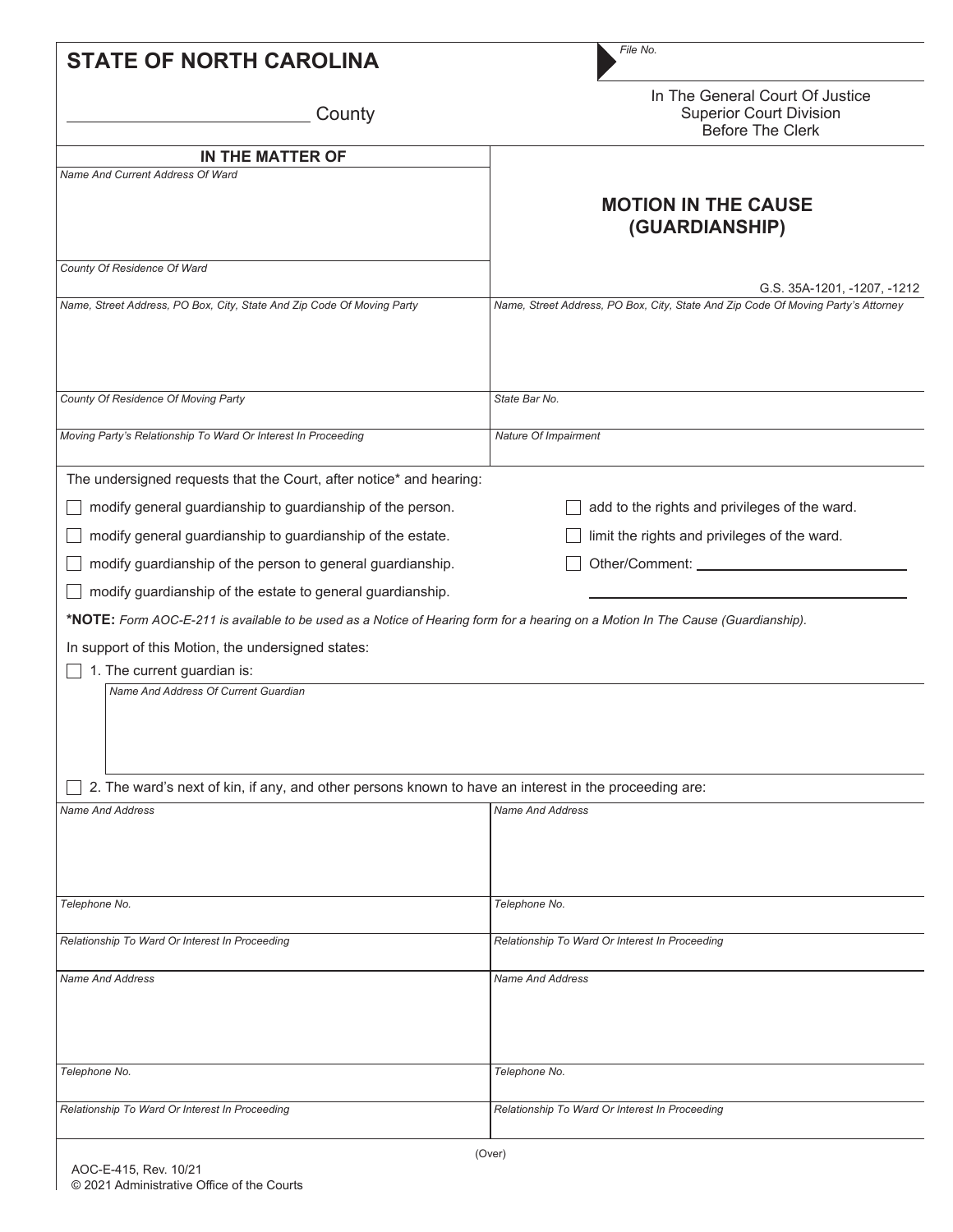|                                                                                                            |                                                                                                                                                                                                                                                                                                  |                        |            |                               | 3. General statement of ward's assets and liabilities, including any income and receivables to which he/she is entitled:                                                                                                       |               |
|------------------------------------------------------------------------------------------------------------|--------------------------------------------------------------------------------------------------------------------------------------------------------------------------------------------------------------------------------------------------------------------------------------------------|------------------------|------------|-------------------------------|--------------------------------------------------------------------------------------------------------------------------------------------------------------------------------------------------------------------------------|---------------|
| <u>Assets</u>                                                                                              |                                                                                                                                                                                                                                                                                                  | Liabilities            |            |                               | <b>Income and Receivables</b>                                                                                                                                                                                                  |               |
| <b>Real Property</b>                                                                                       | $\frac{1}{2}$                                                                                                                                                                                                                                                                                    | Mortgage Loans         |            | $\frac{1}{2}$                 | Wages & Salaries                                                                                                                                                                                                               | $\frac{1}{2}$ |
| Tangible Personal Property \$                                                                              |                                                                                                                                                                                                                                                                                                  | Other Secured Loans    |            | $$\overbrace{\hspace{2.5cm}}$ | Rents                                                                                                                                                                                                                          |               |
| <b>Other Personal Property</b>                                                                             | $\mathbb{S}$ and $\mathbb{S}$ and $\mathbb{S}$ and $\mathbb{S}$ and $\mathbb{S}$ and $\mathbb{S}$ and $\mathbb{S}$ and $\mathbb{S}$ and $\mathbb{S}$ and $\mathbb{S}$ and $\mathbb{S}$ and $\mathbb{S}$ and $\mathbb{S}$ and $\mathbb{S}$ and $\mathbb{S}$ and $\mathbb{S}$ and $\mathbb{S}$ and | <b>Unsecured Loans</b> |            | $s \sim$                      | Pensions                                                                                                                                                                                                                       |               |
|                                                                                                            |                                                                                                                                                                                                                                                                                                  |                        | l Yes      | _  No                         | Allowances                                                                                                                                                                                                                     | \$            |
| There is a representative payee for government benefits.<br>There is a Durable Power of Attorney in place. |                                                                                                                                                                                                                                                                                                  |                        | Yes        | $ $ No                        | Insurance & Compensation<br>Other (including SSI/SSDI)                                                                                                                                                                         | $\frac{1}{2}$ |
| There is a Healthcare Power of Attorney in place.                                                          |                                                                                                                                                                                                                                                                                                  |                        | Yes        | $ $ No                        |                                                                                                                                                                                                                                |               |
| There is a special needs or other trust in place.                                                          |                                                                                                                                                                                                                                                                                                  |                        | $\Box$ Yes | □ No                          |                                                                                                                                                                                                                                |               |
| The respondent has health insurance through Medicaid,                                                      |                                                                                                                                                                                                                                                                                                  |                        |            |                               |                                                                                                                                                                                                                                |               |
| Medicare, or a private insurer.                                                                            |                                                                                                                                                                                                                                                                                                  |                        | Yes        | $ $ No                        |                                                                                                                                                                                                                                |               |
| 4. Capacity Information                                                                                    |                                                                                                                                                                                                                                                                                                  |                        |            |                               |                                                                                                                                                                                                                                |               |
| <b>NOTE TO CLERK:</b> Complete only if changing the ward's rights and privileges.                          |                                                                                                                                                                                                                                                                                                  |                        |            |                               |                                                                                                                                                                                                                                |               |
|                                                                                                            |                                                                                                                                                                                                                                                                                                  |                        |            |                               | Check here if in a coma, persistent vegetative state, or non-responsive and move on to item 5.                                                                                                                                 |               |
| The ward has the capacities listed below.                                                                  |                                                                                                                                                                                                                                                                                                  |                        |            |                               |                                                                                                                                                                                                                                |               |
|                                                                                                            |                                                                                                                                                                                                                                                                                                  |                        |            |                               | A. Language and Communication (understands/participates in conversations, can read and write, understands signs such as                                                                                                        |               |
| "keep out," "men," "women")                                                                                |                                                                                                                                                                                                                                                                                                  |                        |            |                               |                                                                                                                                                                                                                                |               |
|                                                                                                            |                                                                                                                                                                                                                                                                                                  |                        |            |                               |                                                                                                                                                                                                                                |               |
| B. Nutrition (makes independent decisions about eating, prepares food, purchases food)                     |                                                                                                                                                                                                                                                                                                  |                        |            |                               |                                                                                                                                                                                                                                |               |
| has capacity.                                                                                              | $\vert$ $\vert$ lacks capacity.                                                                                                                                                                                                                                                                  |                        |            |                               | Comment: Comment 2008                                                                                                                                                                                                          |               |
| C. Personal Hygiene (bathes, brushes teeth, uses proper hygiene when using the restroom)                   |                                                                                                                                                                                                                                                                                                  |                        |            |                               |                                                                                                                                                                                                                                |               |
| $\vert$ has capacity.                                                                                      | $\Box$ lacks capacity.                                                                                                                                                                                                                                                                           |                        |            |                               | Comment: Comment: Comment Comment Comment Comment Comment Comment Comment Comment Comment Comment Comment Comment Comment Comment Comment Comment Comment Comment Comment Comment Comment Comment Comment Comment Comment Comm |               |
|                                                                                                            |                                                                                                                                                                                                                                                                                                  |                        |            |                               | D. Health Care (makes and communicates choices about medical treatment/caregivers, notifies others of illness, follows                                                                                                         |               |
| medication instructions, reaches emergency health care)                                                    |                                                                                                                                                                                                                                                                                                  |                        |            |                               |                                                                                                                                                                                                                                |               |
| $\Box$ has capacity.                                                                                       | $\Box$ lacks capacity.                                                                                                                                                                                                                                                                           |                        |            |                               | Comment: Commercial Comment Comment Commercial Comment Commercial Commercial Commercial Commercial Commercial Commercial Commercial Commercial Commercial Commercial Commercial Commercial Commercial Commercial Commercial Co |               |
|                                                                                                            |                                                                                                                                                                                                                                                                                                  |                        |            |                               | E. Personal Safety (recognizes danger and seeks assistance as needed, protects self from exploitation/personal harm)                                                                                                           |               |
| has capacity.                                                                                              | lacks capacity.                                                                                                                                                                                                                                                                                  |                        |            |                               |                                                                                                                                                                                                                                |               |
|                                                                                                            |                                                                                                                                                                                                                                                                                                  |                        |            |                               | F. Residential (makes and communicates decisions about residence/roommates, maintains safe shelter)                                                                                                                            |               |
| $\blacksquare$ has capacity.                                                                               | $\Box$ lacks capacity.                                                                                                                                                                                                                                                                           |                        |            |                               | Comment: Commercial Comment Comment Commercial Comment Comment Commercial Commercial Commercial Commercial Commercial Commercial Commercial Commercial Commercial Commercial Commercial Commercial Commercial Commercial Comme |               |
|                                                                                                            |                                                                                                                                                                                                                                                                                                  |                        |            |                               | G. Employment (makes and communicates decisions about employment, demonstrates work skills such as neatness and                                                                                                                |               |
| punctuality, writes or dictates application form)                                                          |                                                                                                                                                                                                                                                                                                  |                        |            |                               |                                                                                                                                                                                                                                |               |
| has capacity.                                                                                              | $\Box$ lacks capacity.                                                                                                                                                                                                                                                                           |                        |            |                               |                                                                                                                                                                                                                                |               |
|                                                                                                            |                                                                                                                                                                                                                                                                                                  |                        |            |                               |                                                                                                                                                                                                                                |               |